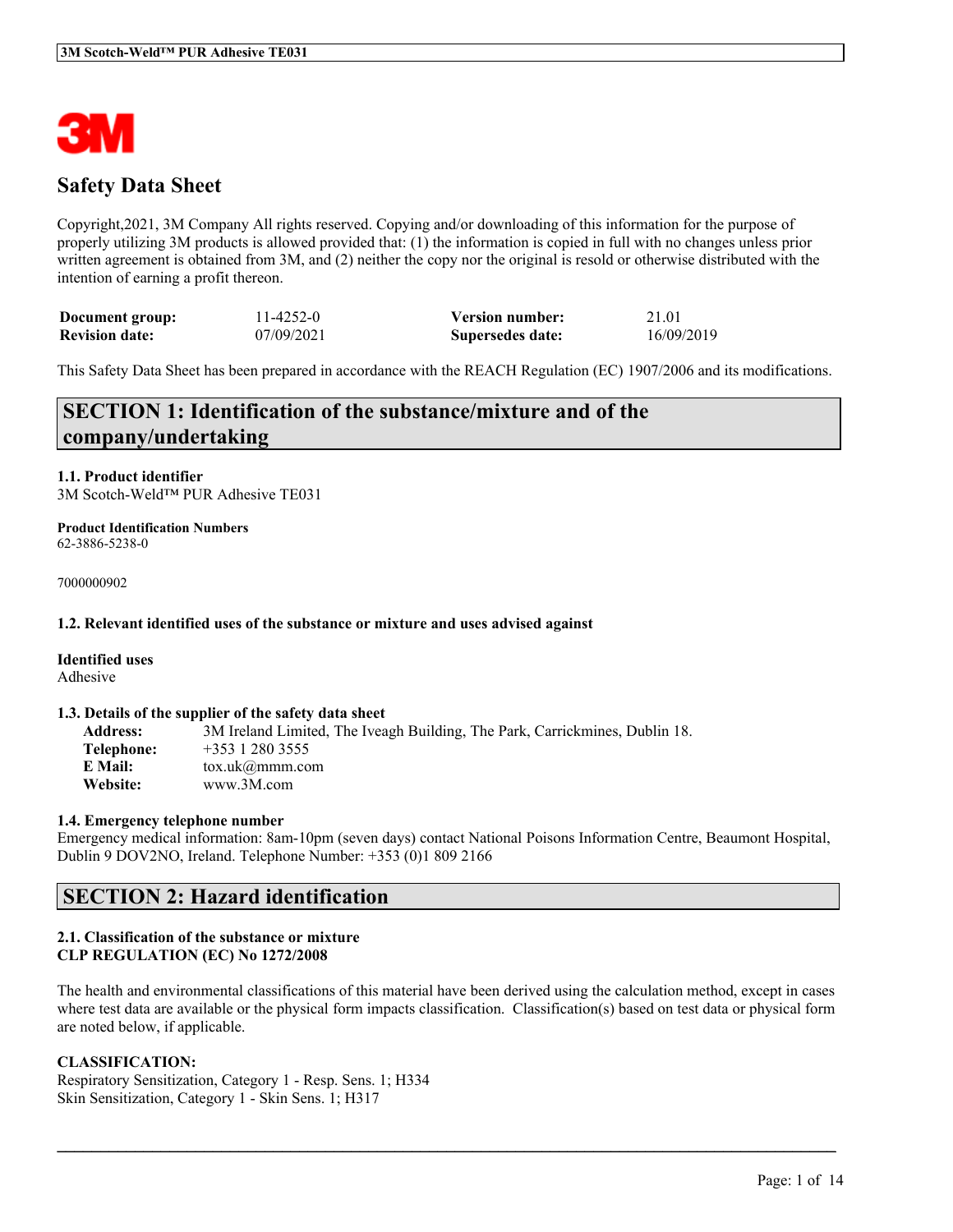Carcinogenicity, Category 2 - Carc. 2; H351

For full text of H phrases, see Section 16.

## **2.2. Label elements CLP REGULATION (EC) No 1272/2008**

## **SIGNAL WORD**

DANGER.

**Symbols** GHS08 (Health Hazard) |

#### **Pictograms**



| Ingredients:                        |          |                 |            |
|-------------------------------------|----------|-----------------|------------|
| Ingredient                          | CAS Nbr  | EC No.          | $\%$ by Wt |
| 4,4'-methylenediphenyl diisocyanate | 101-68-8 | $202 - 966 - 0$ | $\leq$ 3   |

### **HAZARD STATEMENTS:**

| H334 | May cause allergy or asthma symptoms or breathing difficulties if inhaled. |
|------|----------------------------------------------------------------------------|
| H317 | May cause an allergic skin reaction.                                       |
| H351 | Suspected of causing cancer.                                               |

## **PRECAUTIONARY STATEMENTS**

| <b>Prevention:</b> |                                                                                 |
|--------------------|---------------------------------------------------------------------------------|
| P <sub>261</sub> A | Avoid breathing vapours.                                                        |
| <b>P280F</b>       | Wear respiratory protection.                                                    |
| <b>Response:</b>   |                                                                                 |
| $P304 + P340$      | IF INHALED: Remove person to fresh air and keep comfortable for breathing.      |
| $P333 + P313$      | If skin irritation or rash occurs: Get medical advice/attention.                |
| $P342 + P311$      | If experiencing respiratory symptoms: Call a POISON CENTRE or doctor/physician. |

Contains 100% of components with unknown hazards to the aquatic environment.

### **2.3. Other hazards**

Persons previously sensitised to isocyanates may develop a cross-sensitisation reaction to other isocyanates. May cause thermal burns.

 $\mathcal{L}_\mathcal{L} = \mathcal{L}_\mathcal{L} = \mathcal{L}_\mathcal{L} = \mathcal{L}_\mathcal{L} = \mathcal{L}_\mathcal{L} = \mathcal{L}_\mathcal{L} = \mathcal{L}_\mathcal{L} = \mathcal{L}_\mathcal{L} = \mathcal{L}_\mathcal{L} = \mathcal{L}_\mathcal{L} = \mathcal{L}_\mathcal{L} = \mathcal{L}_\mathcal{L} = \mathcal{L}_\mathcal{L} = \mathcal{L}_\mathcal{L} = \mathcal{L}_\mathcal{L} = \mathcal{L}_\mathcal{L} = \mathcal{L}_\mathcal{L}$ 

# **SECTION 3: Composition/information on ingredients**

### **3.1. Substances** Not applicable

## **3.2. Mixtures**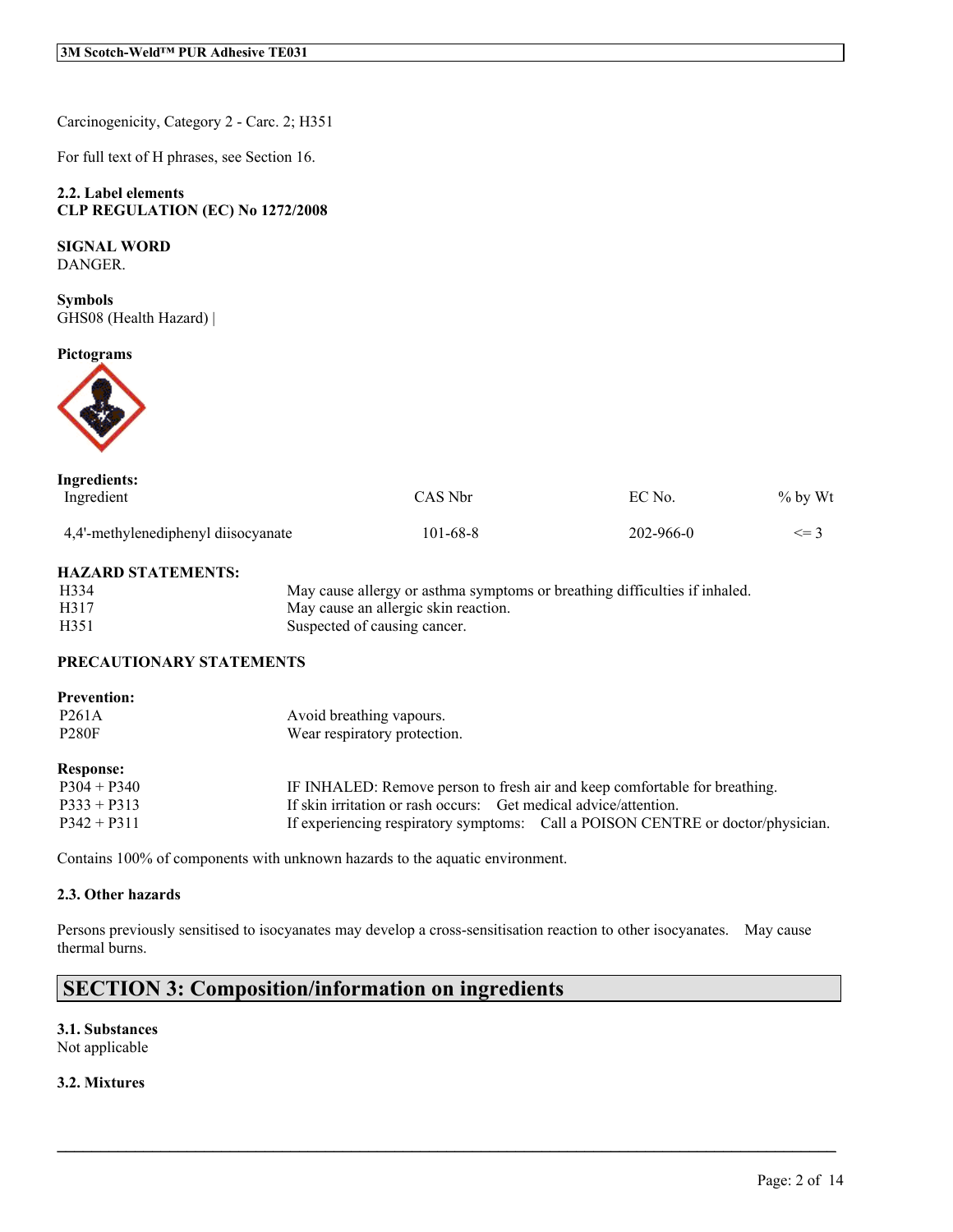| Ingredient                          | Identifier(s)       | $\%$     | <b>Classification according to Regulation</b> |
|-------------------------------------|---------------------|----------|-----------------------------------------------|
|                                     |                     |          | (EC) No. 1272/2008 [CLP]                      |
| Polyurethane resin                  | Trade Secret        | > 97     | Substance not classified as hazardous         |
| 4,4'-methylenediphenyl diisocyanate | $(CAS-N0)$ 101-68-8 | $\leq$ 3 | Acute Tox. 4, H332                            |
|                                     | (EC-No.) 202-966-0  |          | Skin Irrit. 2, H315                           |
|                                     |                     |          | Eye Irrit. 2, H319                            |
|                                     |                     |          | Resp. Sens. 1, H334                           |
|                                     |                     |          | Skin Sens. 1, H317                            |
|                                     |                     |          | Carc. 2, H351                                 |
|                                     |                     |          | STOT SE 3, H335                               |
|                                     |                     |          | STOTRE 2, H373                                |
|                                     |                     |          | Nota $2, C$                                   |

Please see section 16 for the full text of any H statements referred to in this section

## **Specific Concentration Limits**

| Ingredient                          | Identifier(s)                              | <b>Specific Concentration Limits</b>                                                                                                          |
|-------------------------------------|--------------------------------------------|-----------------------------------------------------------------------------------------------------------------------------------------------|
| 4,4'-methylenediphenyl diisocyanate | $(CAS-N0)$ 101-68-8<br>$[EC-N0]$ 202-966-0 | $(C \ge 5\%)$ Skin Irrit. 2, H315<br>$(C \ge 5\%)$ Eye Irrit. 2, H319<br>$(C \ge 0.1\%)$ Resp. Sens. 1, H334<br>$(C \ge 5\%)$ STOT SE 3, H335 |

For information on ingredient occupational exposure limits or PBT or vPvB status, see sections 8 and 12 of this SDS

# **SECTION 4: First aid measures**

## **4.1. Description of first aid measures**

## **Inhalation**

Remove person to fresh air. If you feel unwell, get medical attention.

## **Skin contact**

Immediately flush skin with large amounts of cold water for at least 15 minutes. DO NOT ATTEMPT TO REMOVE MOLTEN MATERIAL. Cover affected area with a clean dressing. Get immediate medical attention.

## **Eye contact**

Immediately flush eyes with large amounts of water for at least 15 minutes. DO NOT ATTEMPT TO REMOVE MOLTEN MATERIAL. Get immediate medical attention.

## **If swallowed**

Rinse mouth. If you feel unwell, get medical attention.

## **4.2. Most important symptoms and effects, both acute and delayed**

No critical symptoms or effects. See Section 11.1, information on toxicological effects.

## **4.3. Indication of any immediate medical attention and special treatment required**

Not applicable

# **SECTION 5: Fire-fighting measures**

## **5.1. Extinguishing media**

In case of fire: Use a fire fighting agent suitable for ordinary combustible material such as water or foam to extinguish.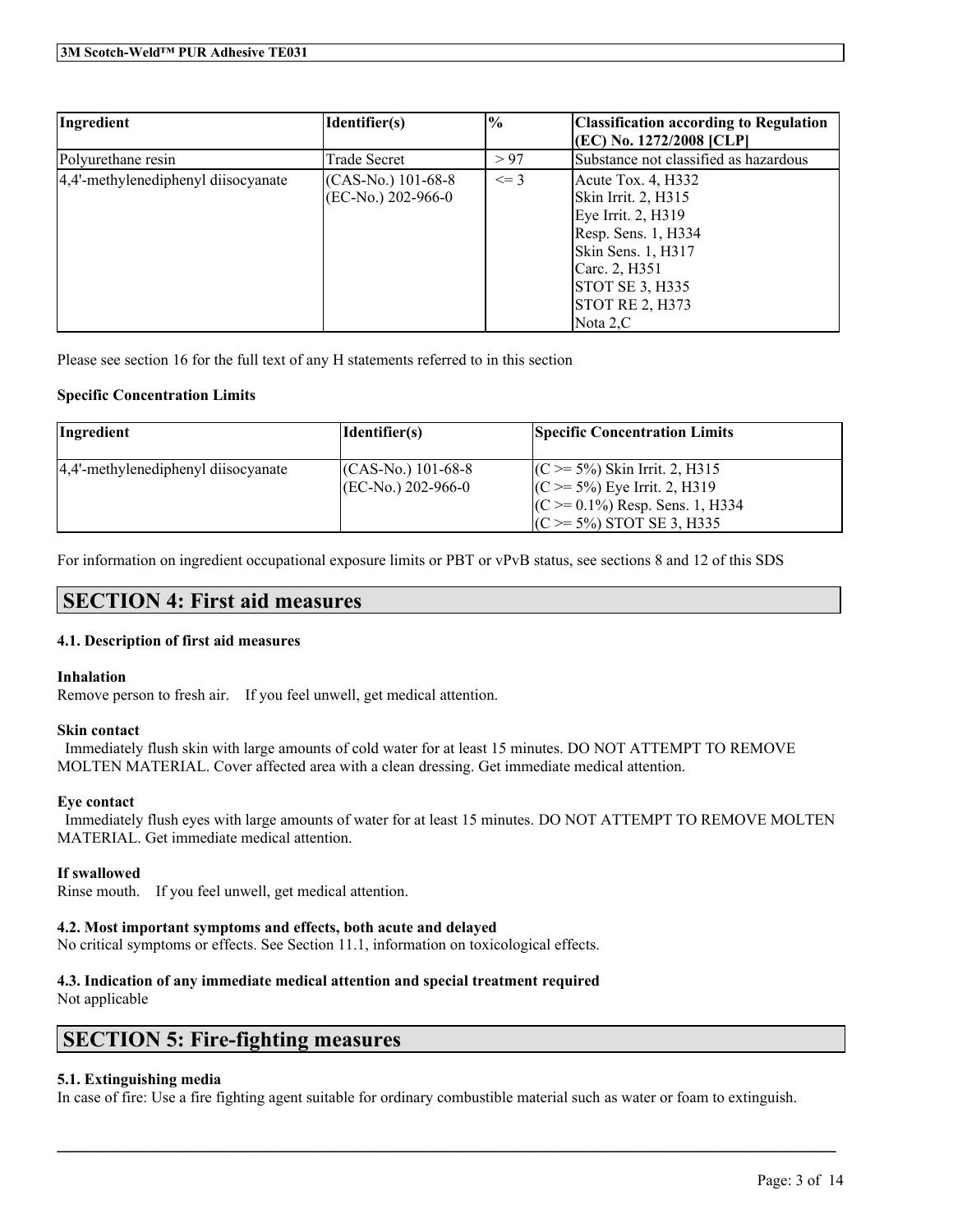# **5.2. Special hazards arising from the substance or mixture**

None inherent in this product.

### **Hazardous Decomposition or By-Products**

| <b>Substance</b>                | Condition          |
|---------------------------------|--------------------|
| Amine compounds.                | During combustion. |
| Isocyanates                     | During combustion. |
| Carbon monoxide                 | During combustion. |
| Carbon dioxide.                 | During combustion. |
| Hydrogen cyanide.               | During combustion. |
| Oxides of nitrogen.             | During combustion. |
| Toxic vapour, gas, particulate. | During combustion. |

## **5.3. Advice for fire-fighters**

Wear full protective clothing, including helmet, self-contained, positive pressure or pressure demand breathing apparatus, bunker coat and pants, bands around arms, waist and legs, face mask, and protective covering for exposed areas of the head.

## **SECTION 6: Accidental release measures**

## **6.1. Personal precautions, protective equipment and emergency procedures**

Evacuate area. Ventilate the area with fresh air. For large spill, or spills in confined spaces, provide mechanical ventilation to disperse or exhaust vapours, in accordance with good industrial hygiene practice. Refer to other sections of this SDS for information regarding physical and health hazards, respiratory protection, ventilation, and personal protective equipment.

## **6.2. Environmental precautions**

Avoid release to the environment.

## **6.3. Methods and material for containment and cleaning up**

Pour isocyanate decontaminant solution (90% water, 8% concentrated ammonia, 2% detergent) on spill and allow to react for 10 minutes. Or pour water on spill and allow to react for more than 30 minutes. Cover with absorbent material. Collect as much of the spilled material as possible. Place in a container approved for transportation by appropriate authorities, but do not seal the container for 48 hours to avoid pressure build-up. Clean up residue. Dispose of collected material as soon as possible.

## **6.4. Reference to other sections**

Refer to Section 8 and Section 13 for more information

# **SECTION 7: Handling and storage**

## **7.1. Precautions for safe handling**

Avoid skin contact with hot material. For industrial/occupational use only. Not for consumer sale or use. Do not breathe dust/fume/gas/mist/vapours/spray. Do not get in eyes, on skin, or on clothing. Do not eat, drink or smoke when using this product. Wash thoroughly after handling. Contaminated work clothing should not be allowed out of the workplace. Wash contaminated clothing before reuse.

## **7.2. Conditions for safe storage including any incompatibilities**

Keep container tightly closed to prevent contamination with water or air. If contamination is suspected, do not reseal container. Store away from heat. Store away from amines.

## **7.3. Specific end use(s)**

See information in Section 7.1 and 7.2 for handling and storage recommendations. See Section 8 for exposure controls and personal protection recommendations.

 $\mathcal{L}_\mathcal{L} = \mathcal{L}_\mathcal{L} = \mathcal{L}_\mathcal{L} = \mathcal{L}_\mathcal{L} = \mathcal{L}_\mathcal{L} = \mathcal{L}_\mathcal{L} = \mathcal{L}_\mathcal{L} = \mathcal{L}_\mathcal{L} = \mathcal{L}_\mathcal{L} = \mathcal{L}_\mathcal{L} = \mathcal{L}_\mathcal{L} = \mathcal{L}_\mathcal{L} = \mathcal{L}_\mathcal{L} = \mathcal{L}_\mathcal{L} = \mathcal{L}_\mathcal{L} = \mathcal{L}_\mathcal{L} = \mathcal{L}_\mathcal{L}$ 

# **SECTION 8: Exposure controls/personal protection**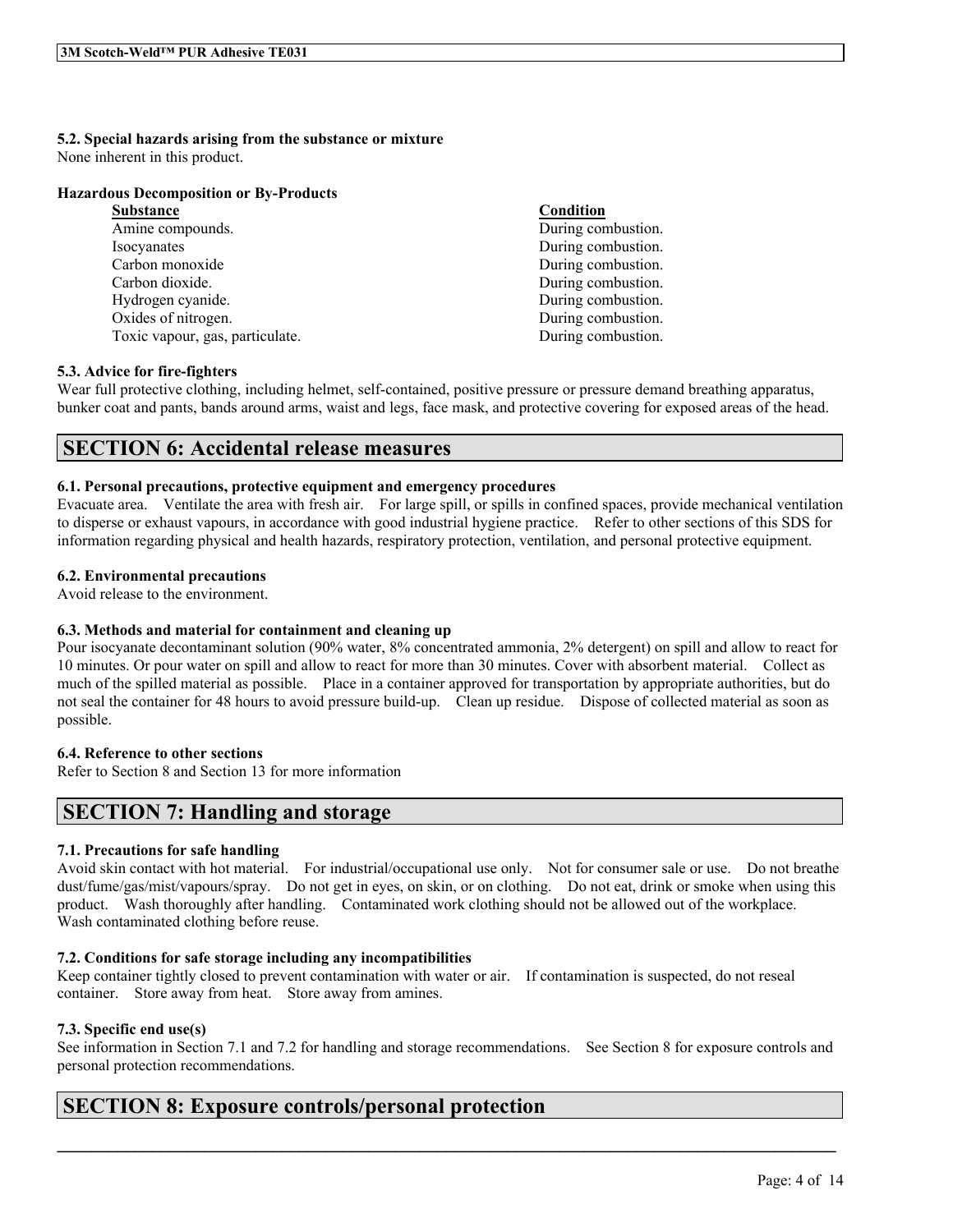#### **8.1 Control parameters**

#### **Occupational exposure limits**

If a component is disclosed in section 3 but does not appear in the table below, an occupational exposure limit is not available for the component.

| Ingredient       | <b>CAS Nbr</b> | Agency | Limit type                   | <b>Additional comments</b>    |
|------------------|----------------|--------|------------------------------|-------------------------------|
| Free isocyanates | 101-68-8       | UK HSC | TWA(as NCO): $0.02$          | <b>Respiratory Sensitizer</b> |
|                  |                |        | $mg/m3$ ; STEL(as NCO): 0.07 |                               |

mg/m3

UK HSC : UK Health and Safety Commission TWA: Time-Weighted-Average STEL: Short Term Exposure Limit CEIL: Ceiling

#### **Biological limit values**

No biological limit values exist for any of the components listed in Section 3 of this safety data sheet.

**Recommended monitoring procedures:**Information on recommended monitoring procedures can be obtained from Indust. Inspect./Ministry (IE)

#### **8.2. Exposure controls**

#### **8.2.1. Engineering controls**

Use general dilution ventilation and/or local exhaust ventilation to control airborne exposures to below relevant Exposure Limits and/or control dust/fume/gas/mist/vapours/spray. If ventilation is not adequate, use respiratory protection equipment.

### **8.2.2. Personal protective equipment (PPE)**

#### **Eye/face protection**

Select and use eye/face protection to prevent contact based on the results of an exposure assessment. The following eye/face protection(s) are recommended: Safety glasses with side shields.

*Applicable Norms/Standards* Use eye protection conforming to EN 166

#### **Skin/hand protection**

Select and use gloves and/or protective clothing approved to relevant local standards to prevent skin contact based on the results of an exposure assessment. Selection should be based on use factors such as exposure levels, concentration of the substance or mixture, frequency and duration, physical challenges such as temperature extremes, and other use conditions. Consult with your glove and/or protective clothing manufacturer for selection of appropriate compatible gloves/protective clothing.

Gloves made from the following material(s) are recommended:

| <b>Material</b> | Thickness (mm) | <b>Breakthrough Time</b> |
|-----------------|----------------|--------------------------|
| Butyl rubber.   | 0.5            | $\Rightarrow$ 8 hours    |
| Neoprene.       | 0.5            | $\Rightarrow$ 8 hours    |
| Nitrile rubber. | 0.35           | $\Rightarrow$ 8 hours    |

The glove data presented are based on the substance driving dermal toxicity and the conditions present at the time of testing. Breakthrough time may be altered when the glove is subjected to use conditions that place additional stress on the glove.

 $\mathcal{L}_\mathcal{L} = \mathcal{L}_\mathcal{L} = \mathcal{L}_\mathcal{L} = \mathcal{L}_\mathcal{L} = \mathcal{L}_\mathcal{L} = \mathcal{L}_\mathcal{L} = \mathcal{L}_\mathcal{L} = \mathcal{L}_\mathcal{L} = \mathcal{L}_\mathcal{L} = \mathcal{L}_\mathcal{L} = \mathcal{L}_\mathcal{L} = \mathcal{L}_\mathcal{L} = \mathcal{L}_\mathcal{L} = \mathcal{L}_\mathcal{L} = \mathcal{L}_\mathcal{L} = \mathcal{L}_\mathcal{L} = \mathcal{L}_\mathcal{L}$ 

*Applicable Norms/Standards* Use gloves tested to EN 374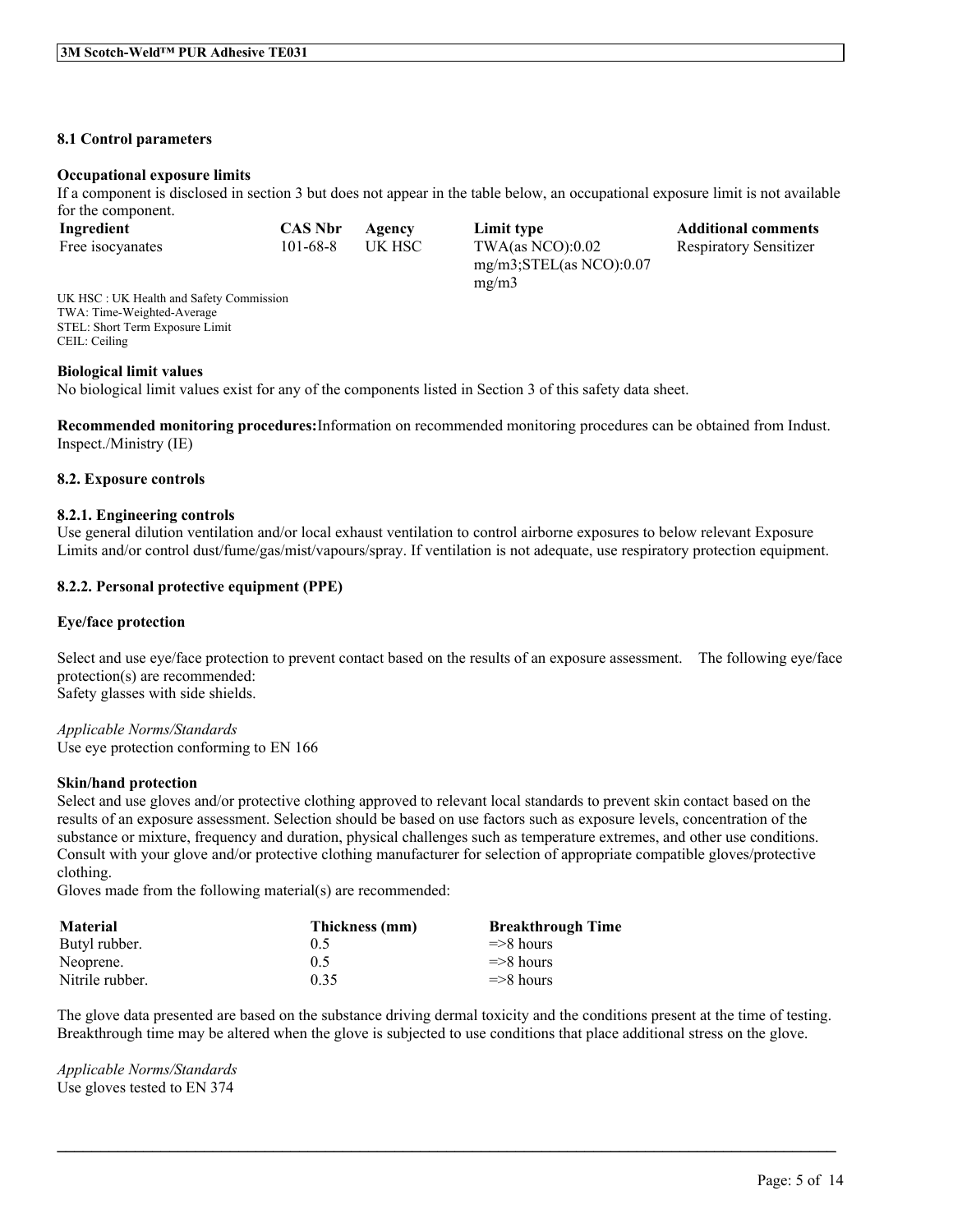### **Respiratory protection**

An exposure assessment may be needed to decide if a respirator is required. If a respirator is needed, use respirators as part of a full respiratory protection program. Based on the results of the exposure assessment, select from the following respirator type(s) to reduce inhalation exposure:

Half facepiece or full facepiece air-purifying respirator suitable for organic vapours and particulates

For questions about suitability for a specific application, consult with your respirator manufacturer.

*Applicable Norms/Standards* Use a respirator conforming to EN 140 or EN 136: filter types A & P

#### **Thermal hazards**

Wear heat insulating gloves when handling hot material to prevent thermal burns.

*Applicable Norms/Standards* Use gloves tested to EN 407

## **SECTION 9: Physical and chemical properties**

### **9.1. Information on basic physical and chemical properties**

| <b>Physical state</b>                         | Solid.                                          |  |
|-----------------------------------------------|-------------------------------------------------|--|
| Colour                                        | Off-White, White                                |  |
| Odor                                          | Mild Odor                                       |  |
| <b>Odour threshold</b>                        | No data available.                              |  |
| Melting point/freezing point                  | No data available.                              |  |
| <b>Boiling point/boiling range</b>            | 150 °C [ <i>Details</i> : Conditions: @ 5mm Hg] |  |
| <b>Flammability (solid, gas)</b>              | Not classified                                  |  |
| <b>Flammable Limits(LEL)</b>                  | Not applicable.                                 |  |
| <b>Flammable Limits(UEL)</b>                  | Not applicable.                                 |  |
| <b>Flash point</b>                            | $>=93.9$ °C                                     |  |
| <b>Autoignition temperature</b>               | No data available.                              |  |
| <b>Decomposition temperature</b>              | No data available.                              |  |
| pН                                            | substance/mixture is non-soluble (in water)     |  |
| <b>Kinematic Viscosity</b>                    | 11,538.4615384615 mm <sup>2</sup> /sec          |  |
| Water solubility                              | Nil                                             |  |
| Solubility- non-water                         | No data available.                              |  |
| <b>Partition coefficient: n-octanol/water</b> | No data available.                              |  |
| Vapour pressure                               | $\leq$ =0 Pa [@ 25 °C ] [Details:MDI]           |  |
| <b>Density</b>                                | $1.04$ g/cm3                                    |  |
| <b>Relative density</b>                       | 1.04 $[RefStd:WATER=1]$                         |  |
| <b>Relative Vapor Density</b>                 | 8.6 [Ref Std: AIR=1] [Details: MDI]             |  |

#### **9.2. Other information**

**9.2.2 Other safety characteristics EU Volatile Organic Compounds** *No data available.* **Evaporation rate** *No data available.* **Molecular weight** *No data available.*

# **SECTION 10: Stability and reactivity**

#### **10.1 Reactivity**

This material may be reactive with certain agents under certain conditions - see the remaining headings in this section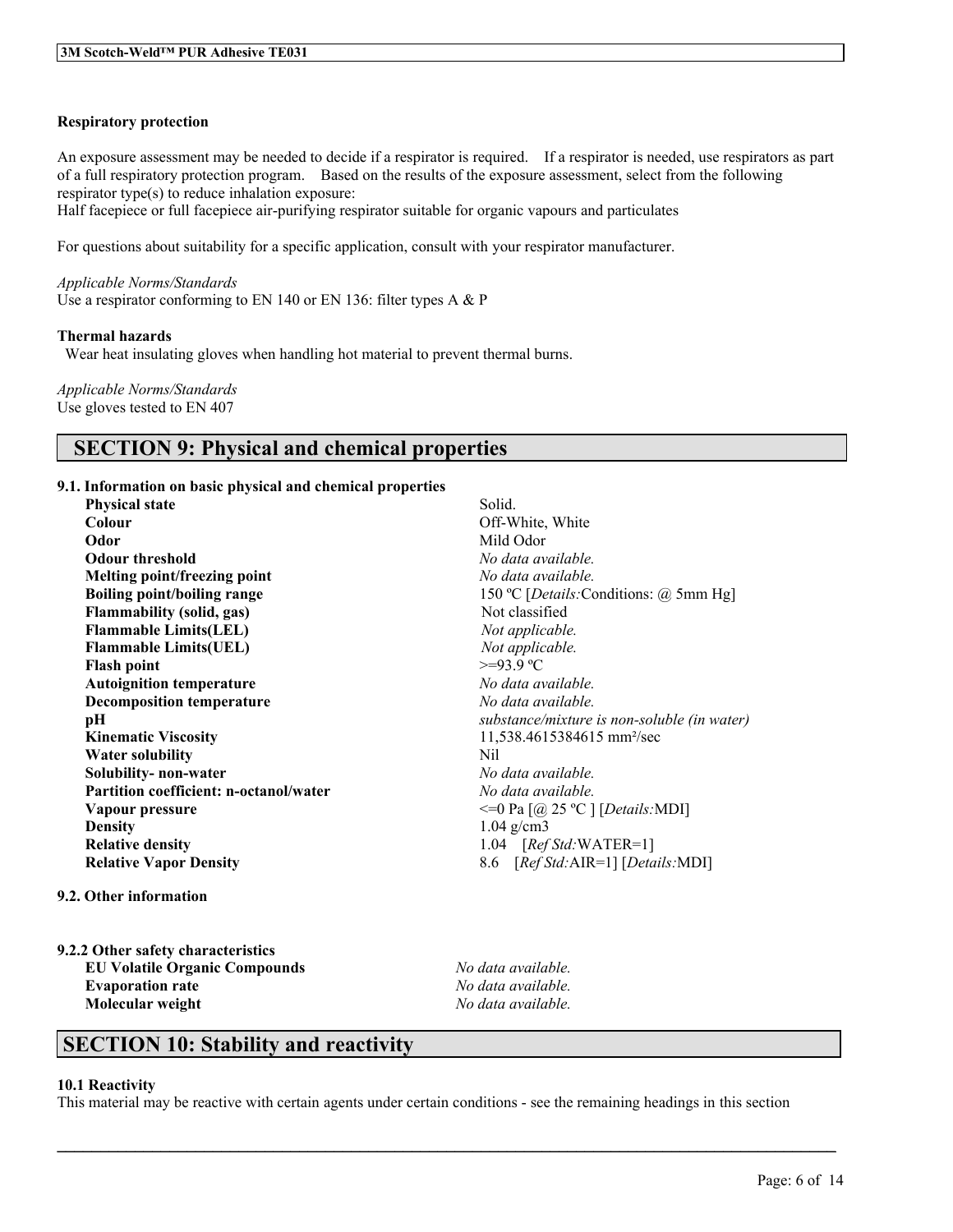### **10.2 Chemical stability**

Stable.

#### **10.3 Possibility of hazardous reactions**

Hazardous polymerisation will not occur.

# **10.4 Conditions to avoid**

Heat.

### **10.5 Incompatible materials**

Amines.

Alcohols.

Reaction with water, alcohols, and amines is not hazardous if container can vent to the atmosphere to prevent pressure buildup.

### **10.6 Hazardous decomposition products**

**Substance Condition**

None known.

Refer to section 5.2 for hazardous decomposition products during combustion.

# **SECTION 11: Toxicological information**

The information below may not agree with the EU material classification in Section 2 and/or the ingredient classifications in Section 3 if specific ingredient classifications are mandated by a competent authority. In addition, statements and data presented in Section 11 are based on UN GHS calculation rules and classifications derived from **internal hazard assessments.**

**11.1. Information on hazard classes as defined in Regulation (EC) No 1272/2008**

**Signs and Symptoms of Exposure**

Based on test data and/or information on the components, this material may produce the following health effects:

#### **Inhalation**

Respiratory tract irritation: Signs/symptoms may include cough, sneezing, nasal discharge, headache, hoarseness, and nose and throat pain. Allergic respiratory reaction: Signs/symptoms may include difficulty breathing, wheezing, cough, and tightness of chest. May cause additional health effects (see below).

### **Skin contact**

Thermal burns: Signs/symptoms may include intense pain, redness and swelling, and tissue destruction. Mild Skin Irritation: Signs/symptoms may include localised redness, swelling, itching, and dryness. Allergic skin reaction (non-photo induced): Signs/symptoms may include redness, swelling, blistering, and itching.

#### **Eye contact**

Thermal burns: Signs/symptoms may include severe pain, redness and swelling, and tissue destruction.

#### **Ingestion**

Gastrointestinal irritation: Signs/symptoms may include abdominal pain, stomach upset, nausea, vomiting and diarrhoea.

### **Additional Health Effects:**

## **Prolonged or repeated exposure may cause target organ effects:**

Respiratory effects: Signs/symptoms may include cough, shortness of breath, chest tightness, wheezing, increased heart rate,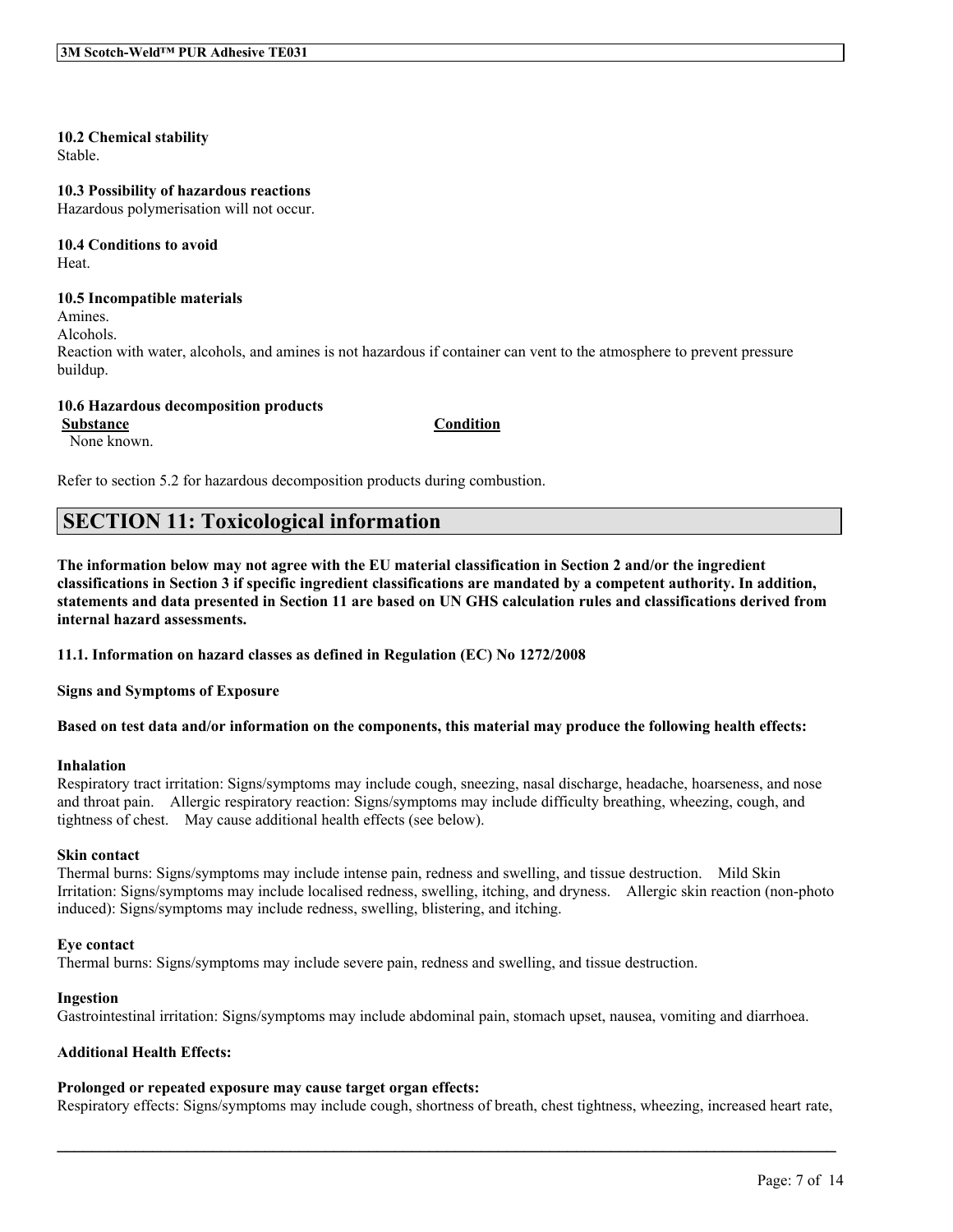bluish coloured skin (cyanosis), sputum production, changes in lung function tests, and respiratory failure.

### **Additional information:**

Persons previously sensitised to isocyanates may develop a cross-sensitisation reaction to other isocyanates.

### **Toxicological Data**

If a component is disclosed in section 3 but does not appear in a table below, either no data are available for that endpoint or the data are not sufficient for classification.

## **Acute Toxicity**

| Name                                                                                                                                                                                                                                                                                                                               | Route       | <b>Species</b> | Value                                             |
|------------------------------------------------------------------------------------------------------------------------------------------------------------------------------------------------------------------------------------------------------------------------------------------------------------------------------------|-------------|----------------|---------------------------------------------------|
| Overall product                                                                                                                                                                                                                                                                                                                    | Inhalation- |                | No data available; calculated $ATE > 50$ mg/l     |
|                                                                                                                                                                                                                                                                                                                                    | Vapour(4    |                |                                                   |
|                                                                                                                                                                                                                                                                                                                                    | hr)         |                |                                                   |
| Overall product                                                                                                                                                                                                                                                                                                                    | Ingestion   |                | No data available; calculated $ATE > 5,000$ mg/kg |
| 4,4'-methylenediphenyl diisocyanate                                                                                                                                                                                                                                                                                                | Dermal      | Rabbit         | $LD50 > 5,000$ mg/kg                              |
| 4.4'-methylenediphenyl diisocyanate                                                                                                                                                                                                                                                                                                | Inhalation- | Rat            | $LC50$ 0.368 mg/l                                 |
|                                                                                                                                                                                                                                                                                                                                    | Dust/Mist   |                |                                                   |
|                                                                                                                                                                                                                                                                                                                                    | (4 hours)   |                |                                                   |
| 4.4'-methylenediphenyl diisocyanate                                                                                                                                                                                                                                                                                                | Ingestion   | Rat            | LD50<br>$31,600 \text{ mg/kg}$                    |
| $\overline{a}$ and $\overline{a}$ and $\overline{a}$ and $\overline{a}$ and $\overline{a}$ and $\overline{a}$ and $\overline{a}$ and $\overline{a}$ and $\overline{a}$ and $\overline{a}$ and $\overline{a}$ and $\overline{a}$ and $\overline{a}$ and $\overline{a}$ and $\overline{a}$ and $\overline{a}$ and $\overline{a}$ and |             |                |                                                   |

ATE = acute toxicity estimate

### **Skin Corrosion/Irritation**

| Name                                | <b>Species</b>                             | Value    |
|-------------------------------------|--------------------------------------------|----------|
| 4,4'-methylenediphenyl diisocyanate | official<br>classificat<br>10 <sub>n</sub> | Irritant |

#### **Serious Eye Damage/Irritation**

| <b>Name</b>                         | <b>Species</b>                 | Value           |
|-------------------------------------|--------------------------------|-----------------|
| 4,4'-methylenediphenyl diisocyanate | official<br>classificat<br>10n | Severe irritant |

#### **Skin Sensitisation**

| Name                                | <b>Species</b> | Value       |
|-------------------------------------|----------------|-------------|
|                                     |                |             |
| 4,4'-methylenediphenyl diisocyanate | official       | Sensitising |
|                                     | classificat    |             |
|                                     | $\sim$<br>10n  |             |

#### **Respiratory Sensitisation**

| <b>Name</b>                                   | <b>Species</b> | $X$ $Y$ $Y$<br>⁄ alue        |
|-----------------------------------------------|----------------|------------------------------|
|                                               |                |                              |
| $\cdots$<br>-methylenediphenyl<br>dusocyanate | Human          | . .<br>$\sim$<br>Sensitising |

#### **Germ Cell Mutagenicity**

| Name                                | Route    | Value                                                                           |
|-------------------------------------|----------|---------------------------------------------------------------------------------|
| 4.4'-methylenediphenyl diisocyanate | In Vitro | Some positive data exist, but the data are not<br>sufficient for classification |

#### **Carcinogenicity**

| Name                                                                    | Route      | Species | Value                                                     |
|-------------------------------------------------------------------------|------------|---------|-----------------------------------------------------------|
| $\sim$ $\sim$ $\sim$<br>thylenediphenyl:<br>dusocvanate<br>-meth<br>т.- | Inhalation | Rat     | but the<br>data are not<br>data exist<br>positive<br>Some |
|                                                                         |            |         | $\sim$<br>fficient for<br>classification<br>su            |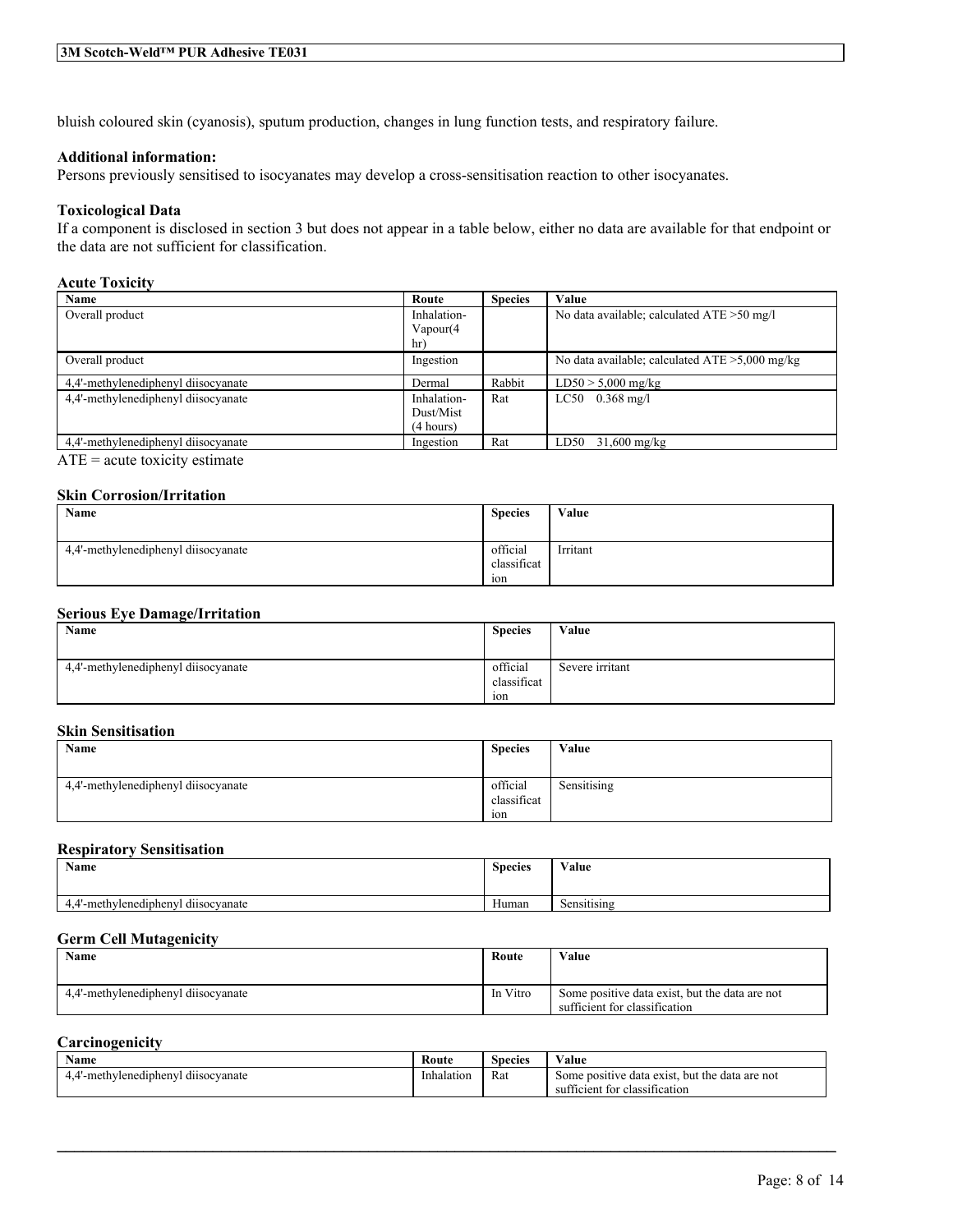## **Reproductive Toxicity**

#### **Reproductive and/or Developmental Effects**

| <b>Name</b>                         | Route      | Value                          | <b>Species</b> | <b>Test result</b>                   | Exposure<br><b>Duration</b> |
|-------------------------------------|------------|--------------------------------|----------------|--------------------------------------|-----------------------------|
| 4.4'-methylenediphenyl diisocyanate | Inhalation | Not classified for development | Rat            | <b>NOAEL</b><br>$0.004 \text{ m}$ g/ | during<br>organogenesis     |

#### **Target Organ(s)**

#### **Specific Target Organ Toxicity - single exposure**

| Name                                  | Route      | Target Organ(s)        | Value                            | <b>Species</b>                 | <b>Test result</b>            | Exposure<br><b>Duration</b> |
|---------------------------------------|------------|------------------------|----------------------------------|--------------------------------|-------------------------------|-----------------------------|
| 4.4'-methylenediphenyl<br>dusocvanate | Inhalation | respiratory irritation | May cause respiratory irritation | official<br>classifica<br>tion | <b>NOAEL Not</b><br>available |                             |

#### **Specific Target Organ Toxicity - repeated exposure**

| Name                                  | Route      | Target Organ(s)    | Value                                                             | <b>Species</b> | <b>Test result</b>             | Exposure<br><b>Duration</b> |
|---------------------------------------|------------|--------------------|-------------------------------------------------------------------|----------------|--------------------------------|-----------------------------|
| 4.4'-methylenediphenyl<br>dusocvanate | Inhalation | respiratory system | Causes damage to organs through<br>prolonged or repeated exposure | Rat            | LOAEL<br>$0.004 \text{ mg}$ /l | ' weeks                     |

#### **Aspiration Hazard**

For the component/components, either no data is currently available or the data is not sufficient for classification.

### Please contact the address or phone number listed on the first page of the SDS for additional toxicological information **on this material and/or its components.**

#### **11.2. Information on other hazards**

This material does not contain any substances that are assessed to be an endocrine disruptor for human health.

# **SECTION 12: Ecological information**

The information below may not agree with the EU material classification in Section 2 and/or the ingredient classifications in Section 3 if specific ingredient classifications are mandated by a competent authority. In addition, statements and data presented in Section 12 are based on UN GHS calculation rules and classifications derived from **3M assessments.**

#### **12.1. Toxicity**

No product test data available.

| <b>Material</b>                                 | $\overline{CAS}$ #  | Organism         | <b>Type</b>                                                 | <b>Exposure</b> | <b>Test endpoint</b> | Test result           |
|-------------------------------------------------|---------------------|------------------|-------------------------------------------------------------|-----------------|----------------------|-----------------------|
| Polyurethane resin                              | <b>Trade Secret</b> |                  | Data not available<br>or insufficient for<br>classification |                 |                      | N/A                   |
| 4,4'-methylenediphenyl 101-68-8<br>diisocyanate |                     | Activated sludge | Estimated                                                   | 3 hours         | EC50                 | $>100$ mg/l           |
| 4,4'-methylenediphenyl 101-68-8<br>diisocyanate |                     | Green algae      | Estimated                                                   | 72 hours        | EC <sub>50</sub>     | $>1,640$ mg/l         |
| 4,4'-methylenediphenyl 101-68-8<br>diisocyanate |                     | Water flea       | Estimated                                                   | 24 hours        | EC50                 | $>1,000$ mg/l         |
| 4,4'-methylenediphenyl 101-68-8<br>diisocyanate |                     | Zebra Fish       | Estimated                                                   | 96 hours        | LC50                 | $>1,000 \text{ mg/l}$ |
| 4,4'-methylenediphenyl 101-68-8<br>diisocyanate |                     | Green algae      | Estimated                                                   | 72 hours        | <b>NOEC</b>          | $1,640 \text{ mg}/1$  |
| 4,4'-methylenediphenyl 101-68-8<br>diisocyanate |                     | Water flea       | Estimated                                                   | 21 days         | <b>NOEC</b>          | $10 \text{ mg}/l$     |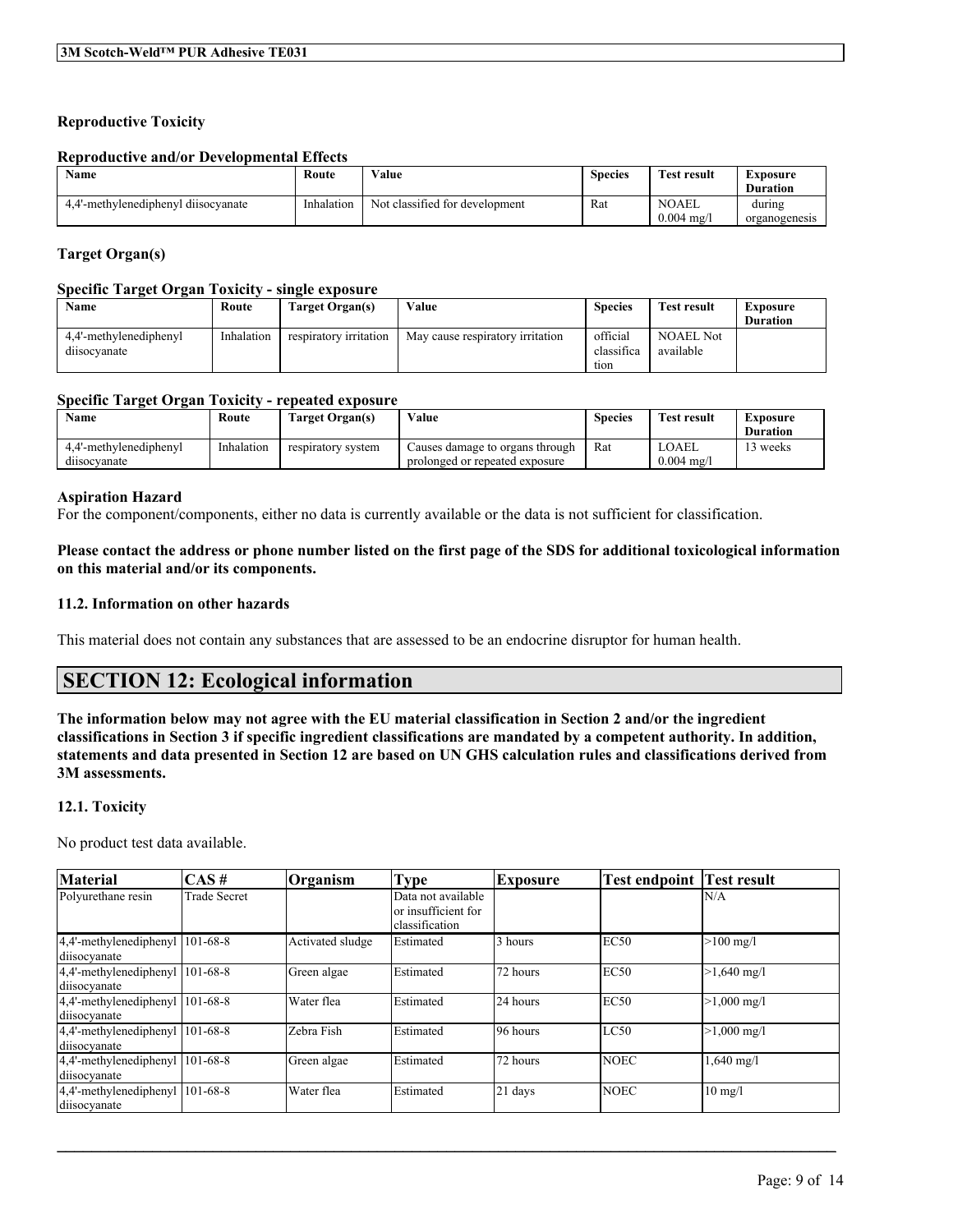### **12.2. Persistence and degradability**

| <b>Material</b>                        | <b>CAS Nbr</b>      | Test type                             | Duration | <b>Study Type</b> | <b>Test result Protocol</b> |                                                           |
|----------------------------------------|---------------------|---------------------------------------|----------|-------------------|-----------------------------|-----------------------------------------------------------|
| Polvurethane resin                     | <b>Trade Secret</b> | Data not availbl-<br>insufficient     |          |                   | 'N/A                        |                                                           |
| 4,4'-methylenediphenyl<br>diisocvanate | $101-68-8$          | <b>Estimated</b><br><b>Hydrolysis</b> |          |                   |                             | Hydrolytic half-life 20 hours (t 1/2) Non-standard method |

#### **12.3 : Bioaccumulative potential**

| <b>Material</b>                        | 'Cas No.            | Test type                                                       | <b>Duration</b> | <b>Study Type</b>         | Test result | <b>Protocol</b>                                                    |
|----------------------------------------|---------------------|-----------------------------------------------------------------|-----------------|---------------------------|-------------|--------------------------------------------------------------------|
| Polyurethane resin                     | <b>Trade Secret</b> | Data not available N/A<br>or insufficient for<br>classification |                 | N/A                       | N/A         | IN/A                                                               |
| 4.4'-methylenediphenyl<br>diisocyanate | $101-68-8$          | Experimental BCF- 28 days<br>Carp                               |                 | Bioaccumulation<br>factor | 1200        | $OECD$ 305E -<br><b>Bioaccumulation flow-</b><br>through fish test |

### **12.4. Mobility in soil**

| <b>Material</b>        | <b>Cas No.</b> | . rest type      | <b>Study Type</b> | Vest result | Protocol                           |
|------------------------|----------------|------------------|-------------------|-------------|------------------------------------|
| 4.4'-methylenediphenyl | 101-68-8       | Estimated        | <b>Koc</b>        | 34,000 l/kg | $\mathsf{E}$ pisuite <sup>TM</sup> |
| diisocyanate           |                | Mobility in Soil |                   |             |                                    |

### **12.5. Results of the PBT and vPvB assessment**

This material does not contain any substances that are assessed to be a PBT or vPvB

#### **12.6. Endocrine disrupting properties**

This material does not contain any substances that are assessed to be an endocrine disruptor for environmental effects

#### **12.7. Other adverse effects**

No information available.

# **SECTION 13: Disposal considerations**

#### **13.1 Waste treatment methods**

Dispose of contents/ container in accordance with the local/regional/national/international regulations.

Dispose of completely cured (or polymerized) material in a permitted industrial waste facility. As a disposal alternative, incinerate uncured product in a permitted waste incineration facility. Proper destruction may require the use of additional fuel during incineration processes. If no other disposal options are available, waste product that has been completely cured or polymerised may be placed in a landfill properly designed for industrial waste. Empty drums/barrels/containers used for transporting and handling hazardous chemicals (chemical substances/mixtures/preparations classified as Hazardous as per applicable regulations) shall be considered, stored, treated  $\&$  disposed of as hazardous wastes unless otherwise defined by applicable waste regulations. Consult with the respective regulating authorities to determine the available treatment and disposal facilities.

The coding of a waste stream is based on the application of the product by the consumer. Since this is out of the control of 3M, no waste code(s) for products after use will be provided. Please refer to the European Waste Code (EWC - 2000/532/EC and amendments) to assign the correct waste code to your waste stream. Ensure national and/or regional regulations are complied with and always use a licensed waste contractor.

 $\mathcal{L}_\mathcal{L} = \mathcal{L}_\mathcal{L} = \mathcal{L}_\mathcal{L} = \mathcal{L}_\mathcal{L} = \mathcal{L}_\mathcal{L} = \mathcal{L}_\mathcal{L} = \mathcal{L}_\mathcal{L} = \mathcal{L}_\mathcal{L} = \mathcal{L}_\mathcal{L} = \mathcal{L}_\mathcal{L} = \mathcal{L}_\mathcal{L} = \mathcal{L}_\mathcal{L} = \mathcal{L}_\mathcal{L} = \mathcal{L}_\mathcal{L} = \mathcal{L}_\mathcal{L} = \mathcal{L}_\mathcal{L} = \mathcal{L}_\mathcal{L}$ 

#### **EU waste code (product as sold)**

08 04 09\* Waste adhesives and sealants containing organic solvents or other dangerous substances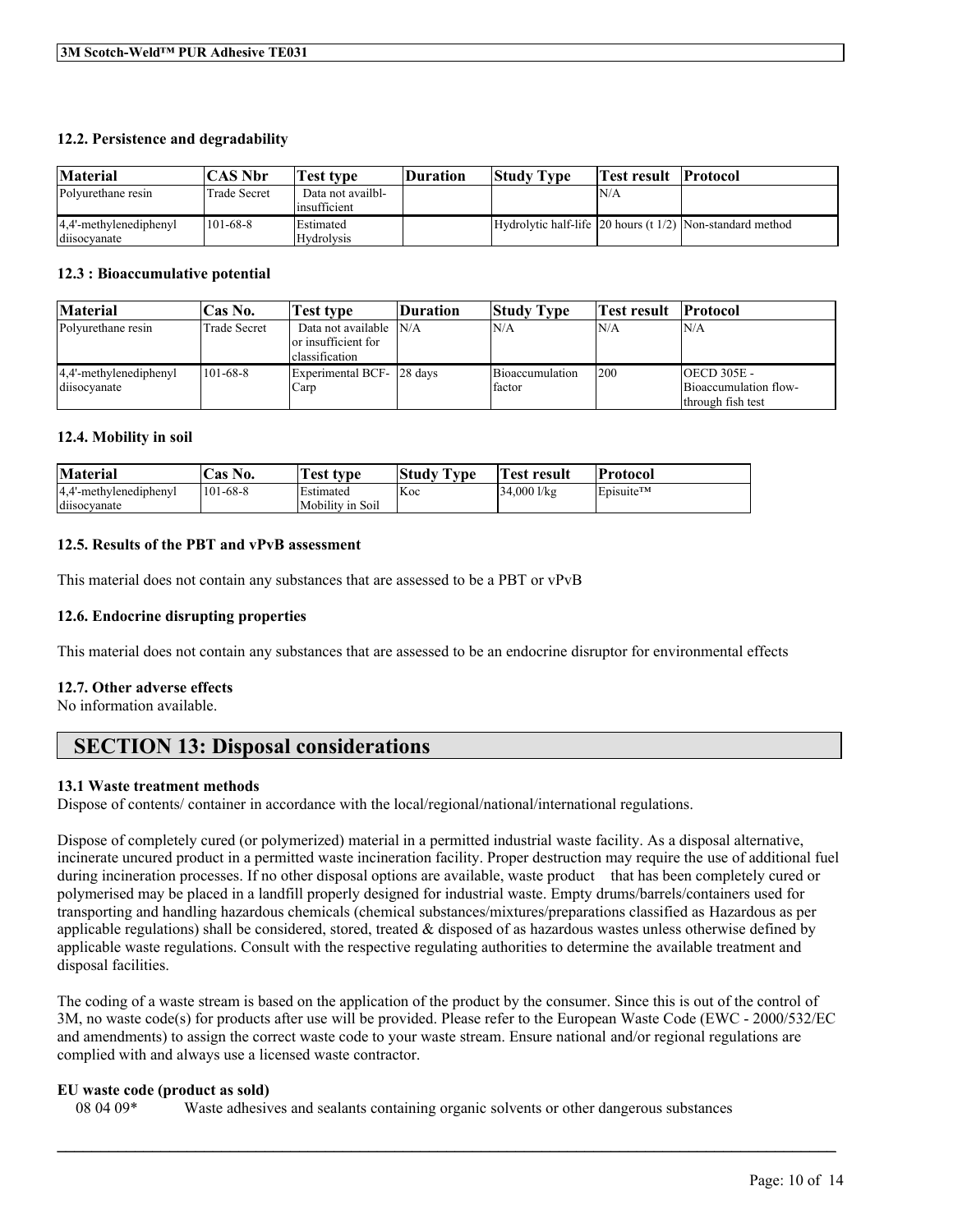## 080501\* Waste isocyanates

# **SECTION 14: Transportation information**

Not hazardous for transportation.

|                                                                                 | Ground<br><b>Transport</b><br>(ADR)                                          | <b>Air Transport (IATA)</b>                                                  | <b>Transport</b><br><b>Marine</b><br>(IMDG)                                  |
|---------------------------------------------------------------------------------|------------------------------------------------------------------------------|------------------------------------------------------------------------------|------------------------------------------------------------------------------|
| 14.1 UN number                                                                  | No data available.                                                           | No data available.                                                           | No data available.                                                           |
| 14.2 UN proper shipping<br>name                                                 | No data available.                                                           | No data available.                                                           | No data available.                                                           |
| 14.3 Transport hazard<br>class(es)                                              | No data available.                                                           | No data available.                                                           | No data available.                                                           |
| 14.4 Packing group                                                              | No data available.                                                           | No data available.                                                           | No data available.                                                           |
| <b>14.5 Environmental hazards</b>                                               | No data available.                                                           | No data available.                                                           | No data available.                                                           |
| 14.6 Special precautions for<br>user                                            | Please refer to the other<br>sections of the SDS for<br>further information. | Please refer to the other<br>sections of the SDS for further<br>information. | Please refer to the other<br>sections of the SDS for<br>further information. |
| 14.7 Transport in bulk<br>according to Annex II of<br>Marpol 73/78 and IBC Code | No data available.                                                           | No data available.                                                           | No data available.                                                           |
| <b>Control Temperature</b>                                                      | No data available.                                                           | No data available.                                                           | No data available.                                                           |
| <b>Emergency Temperature</b>                                                    | No data available.                                                           | No data available.                                                           | No data available.                                                           |
| <b>ADR Tunnel Code</b>                                                          | No data available.                                                           | Not applicable.                                                              | No data available.                                                           |
| <b>ADR Classification Code</b>                                                  | No data available.                                                           | No data available.                                                           | No data available.                                                           |
| <b>ADR Transport Category</b>                                                   | No data available.                                                           | No data available.                                                           | No data available.                                                           |
| <b>ADR Multiplier</b>                                                           | No data available.                                                           | No data available.                                                           | No data available.                                                           |
| <b>IMDG Segregation Code</b>                                                    | No data available.                                                           | No data available.                                                           | No data available.                                                           |

Please contact the address or phone number listed on the first page of the SDS for additional information on the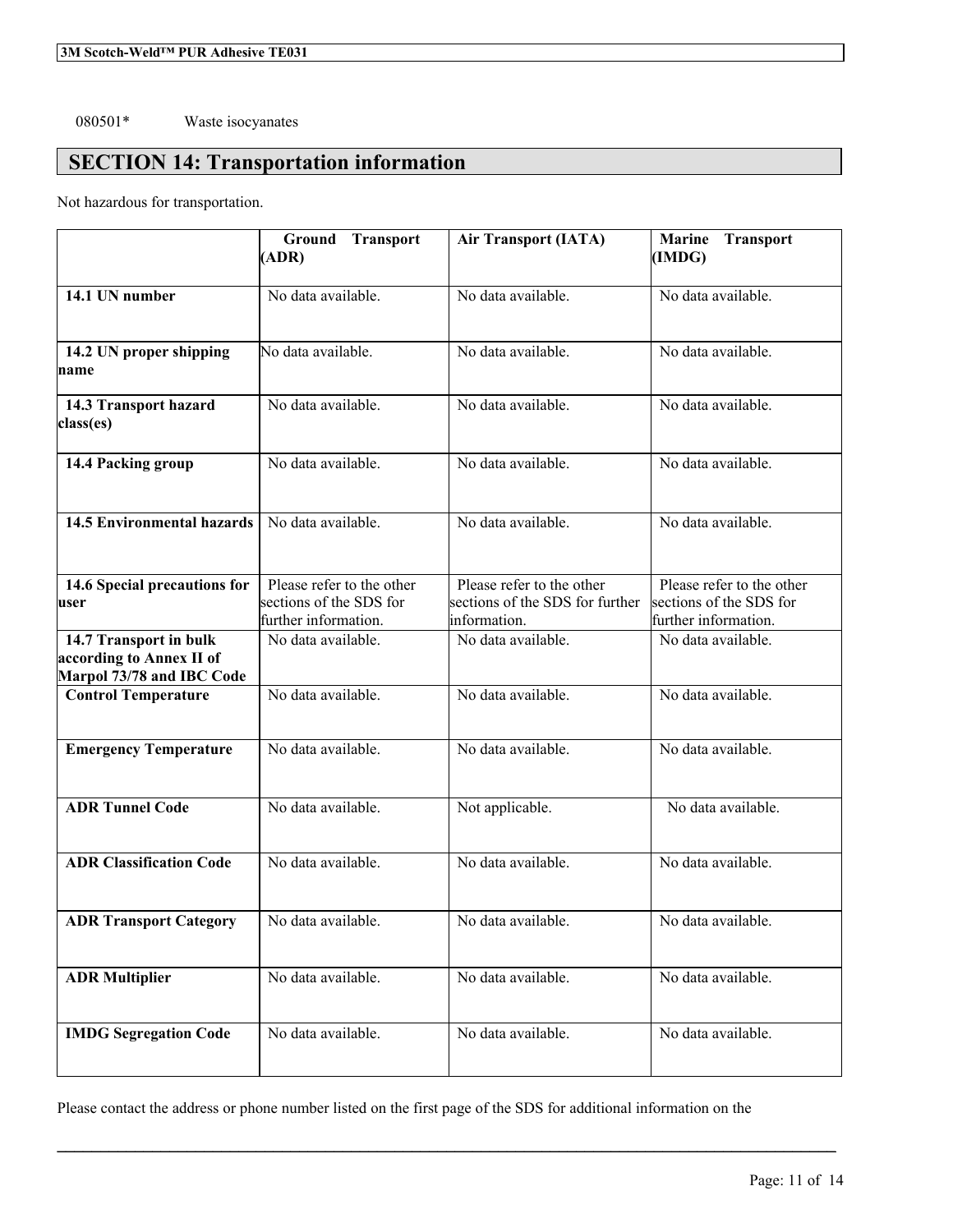transport/shipment of the material by rail (RID) or inland waterways (ADN).

## **SECTION 15: Regulatory information**

#### **15.1. Safety, health and environmental regulations/legislation specific for the substance or mixture**

| <b>Carcinogenicity</b>              |                |                         |                                              |
|-------------------------------------|----------------|-------------------------|----------------------------------------------|
| Ingredient                          | <b>CAS Nbr</b> | <b>Classification</b>   | Regulation                                   |
| 4,4'-methylenediphenyl diisocyanate | $101 - 68 - 8$ | Carc. 2                 | Regulation (EC) No.                          |
| 4,4'-methylenediphenyl diisocyanate | $101 - 68 - 8$ | Gr. 3: Not classifiable | 1272/2008, Table 3.1<br>International Agency |
|                                     |                |                         | for Research on Cancer                       |

#### **Restrictions on the manufacture, placing on the market and use:**

The following substance(s) contained in this product is/are subject through Annex XVII of REACH regulation to restrictions on the manufacture, placing on the market and use when present in certain dangerous substances, mixtures and articles. Users of this product are required to comply with the restrictions placed upon it by the aforementioned provision.

| Ingredient                                                                                    | <b>CAS Nbr</b> |
|-----------------------------------------------------------------------------------------------|----------------|
| 4.4'-methylenediphenyl diisocyanate                                                           | 101-68-8       |
| Restriction status: listed in REACH Annex XVII                                                |                |
| Restricted uses: See Annex XVII to Regulation (EC) No 1907/2006 for Conditions of Restriction |                |

#### **Global inventory status**

Contact 3M for more information. This product complies with Measures on Environmental Management of New Chemical Substances. All ingredients are listed on or exempt from on China IECSC inventory. The components of this product are in compliance with the chemical notification requirements of TSCA. All required components of this product are listed on the active portion of the TSCA Inventory.

#### **15.2. Chemical Safety Assessment**

A chemical safety assessment has not been carried out for this mixture. Chemical safety assessments for the contained substances may have been carried out by the registrants of the substances in accordance with Regulation (EC) No 1907/2006, as amended.

 $\mathcal{L}_\mathcal{L} = \mathcal{L}_\mathcal{L} = \mathcal{L}_\mathcal{L} = \mathcal{L}_\mathcal{L} = \mathcal{L}_\mathcal{L} = \mathcal{L}_\mathcal{L} = \mathcal{L}_\mathcal{L} = \mathcal{L}_\mathcal{L} = \mathcal{L}_\mathcal{L} = \mathcal{L}_\mathcal{L} = \mathcal{L}_\mathcal{L} = \mathcal{L}_\mathcal{L} = \mathcal{L}_\mathcal{L} = \mathcal{L}_\mathcal{L} = \mathcal{L}_\mathcal{L} = \mathcal{L}_\mathcal{L} = \mathcal{L}_\mathcal{L}$ 

# **SECTION 16: Other information**

### **List of relevant H statements**

| H315 | Causes skin irritation.                                                    |
|------|----------------------------------------------------------------------------|
| H317 | May cause an allergic skin reaction.                                       |
| H319 | Causes serious eye irritation.                                             |
| H332 | Harmful if inhaled.                                                        |
| H334 | May cause allergy or asthma symptoms or breathing difficulties if inhaled. |
| H335 | May cause respiratory irritation.                                          |
| H351 | Suspected of causing cancer.                                               |
| H373 | May cause damage to organs through prolonged or repeated exposure.         |
|      |                                                                            |

#### **Revision information:**

EU Section 09: pH information information was added.

Section 1: Emergency telephone information was modified.

Label: CLP Precautionary - Prevention information was modified.

Label: CLP Precautionary - Response information was modified.

Section 03: Composition table % Column heading information was added.

Section 3: Composition/ Information of ingredients table information was modified.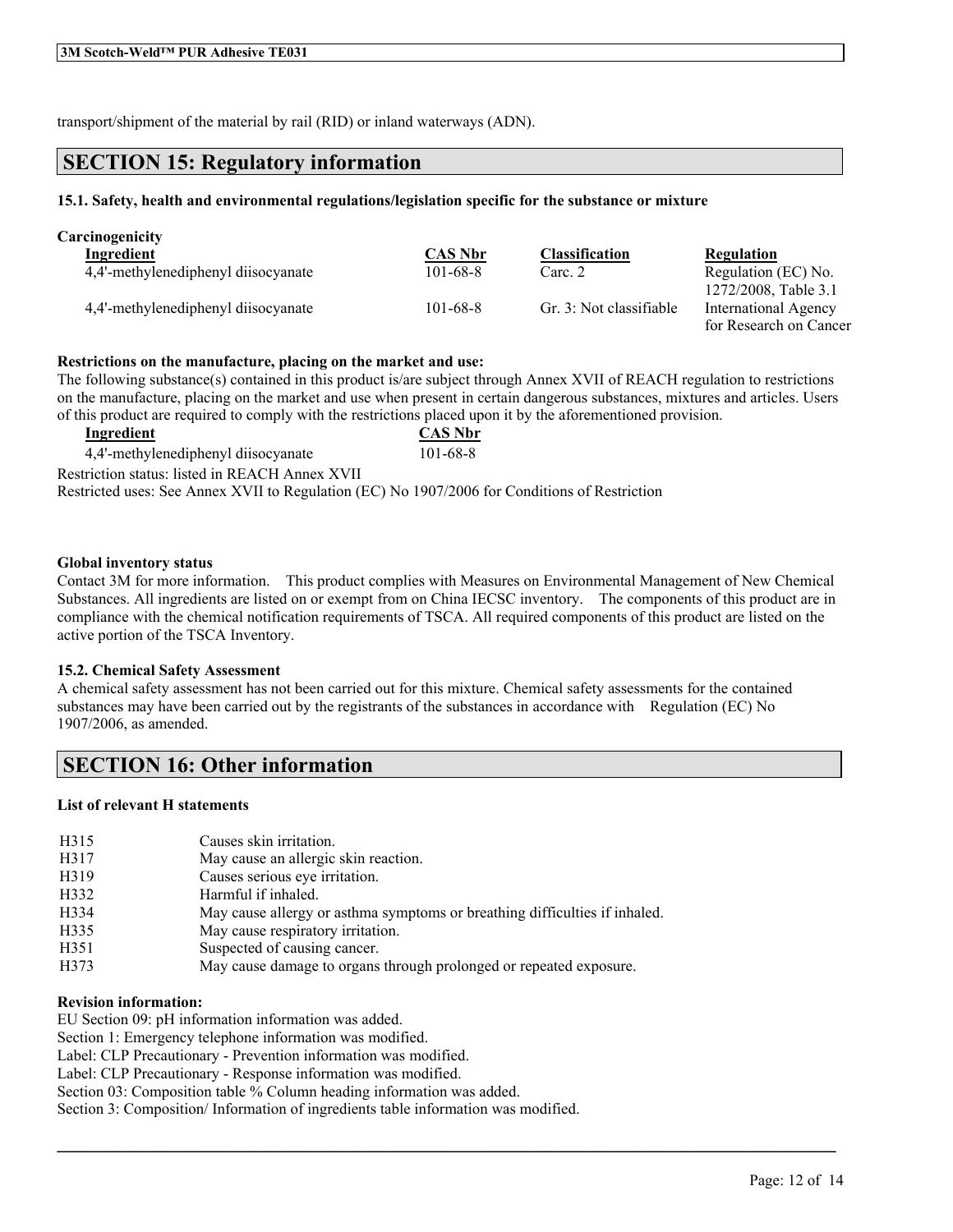Section 03: SCL table information was added. Section 03: Substance not applicable information was added. Section 04: Information on toxicological effects information was modified. Section 5: Hazardous combustion products table information was modified. Section 8: glove data value information was modified. Section 9: Evaporation Rate information information was deleted. Section 9: Explosive properties information information was deleted. Section 09: Kinematic Viscosity information information was added. Section 9: Melting point information information was modified. Section 9: Oxidising properties information information was deleted. Section 9: pH information information was deleted. Section 9: Property description for optional properties information was modified. Section 9: Vapour density value information was added. Section 9: Vapour density value information was deleted. Section 9: Viscosity information information was deleted. Section 11: Classification disclaimer information was modified. Section 11: Health Effects - Eye information information was modified. Section 11: Health Effects - Skin information information was modified. Section 11: No endocrine disruptor information available warning information was added. Section 12: 12.6. Endocrine Disrupting Properties information was added. Section 12: 12.7. Other adverse effects information was modified. Section 12: Component ecotoxicity information information was modified. Section 12: Contact manufacturer for more detail. information was deleted. Section 12: Mobility in soil information information was added. Section 12: No endocrine disruptor information available warning information was added. Section 12: Persistence and Degradability information information was modified. Section 14 Classification Code – Main Heading information was added. Section 14 Classification Code – Regulation Data information was added. Section 14 Control Temperature – Main Heading information was added. Section 14 Control Temperature – Regulation Data information was added. Section 14 Disclaimer Information information was added. Section 14 Emergency Temperature – Main Heading information was added. Section 14 Emergency Temperature – Regulation Data information was added. Section 14 Hazard Class + Sub Risk – Main Heading information was added. Section 14 Hazard Class + Sub Risk – Regulation Data information was added. Section 14 Hazardous/Not Hazardous for Transportation information was added. Section 14 Multiplier – Main Heading information was added. Section 14 Multiplier – Regulation Data information was added. Section 14 Other Dangerous Goods – Main Heading information was added. Section 14 Other Dangerous Goods – Regulation Data information was added. Section 14 Packing Group – Main Heading information was added. Section 14 Packing Group – Regulation Data information was added. Section 14 Proper Shipping Name information was added. Section 14 Regulations – Main Headings information was added. Section 14 Segregation – Regulation Data information was added. Section 14 Segregation Code – Main Heading information was added. Section 14 Special Precautions – Main Heading information was added. Section 14 Special Precautions – Regulation Data information was added. Section 14 Transport Category – Main Heading information was added. Section 14 Transport Category – Regulation Data information was added. Section 14 Transport in bulk – Regulation Data information was added. Section 14 Transport in bulk according to Annex II of Marpol and the IBC Code – Main Heading information was added. Section 14 Tunnel Code – Main Heading information was added. Section 14 Tunnel Code – Regulation Data information was added. Section 14 UN Number Column data information was added. Section 14 UN Number information was added.